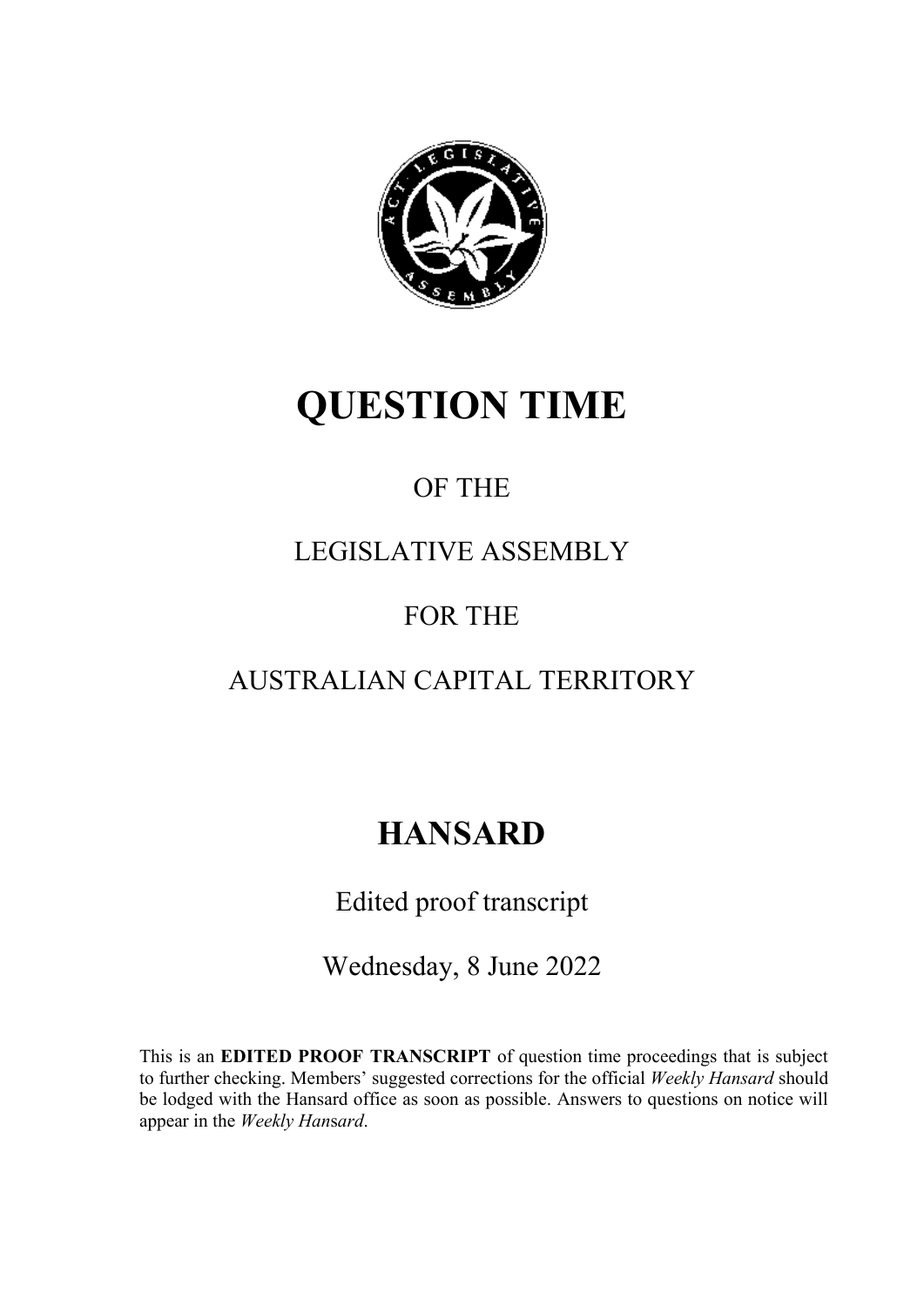### **Wednesday, 8 June 2022**

| Questions without notice: |  |
|---------------------------|--|
|                           |  |
|                           |  |
|                           |  |
|                           |  |
|                           |  |
|                           |  |
|                           |  |
|                           |  |
|                           |  |
|                           |  |
|                           |  |
|                           |  |
|                           |  |
|                           |  |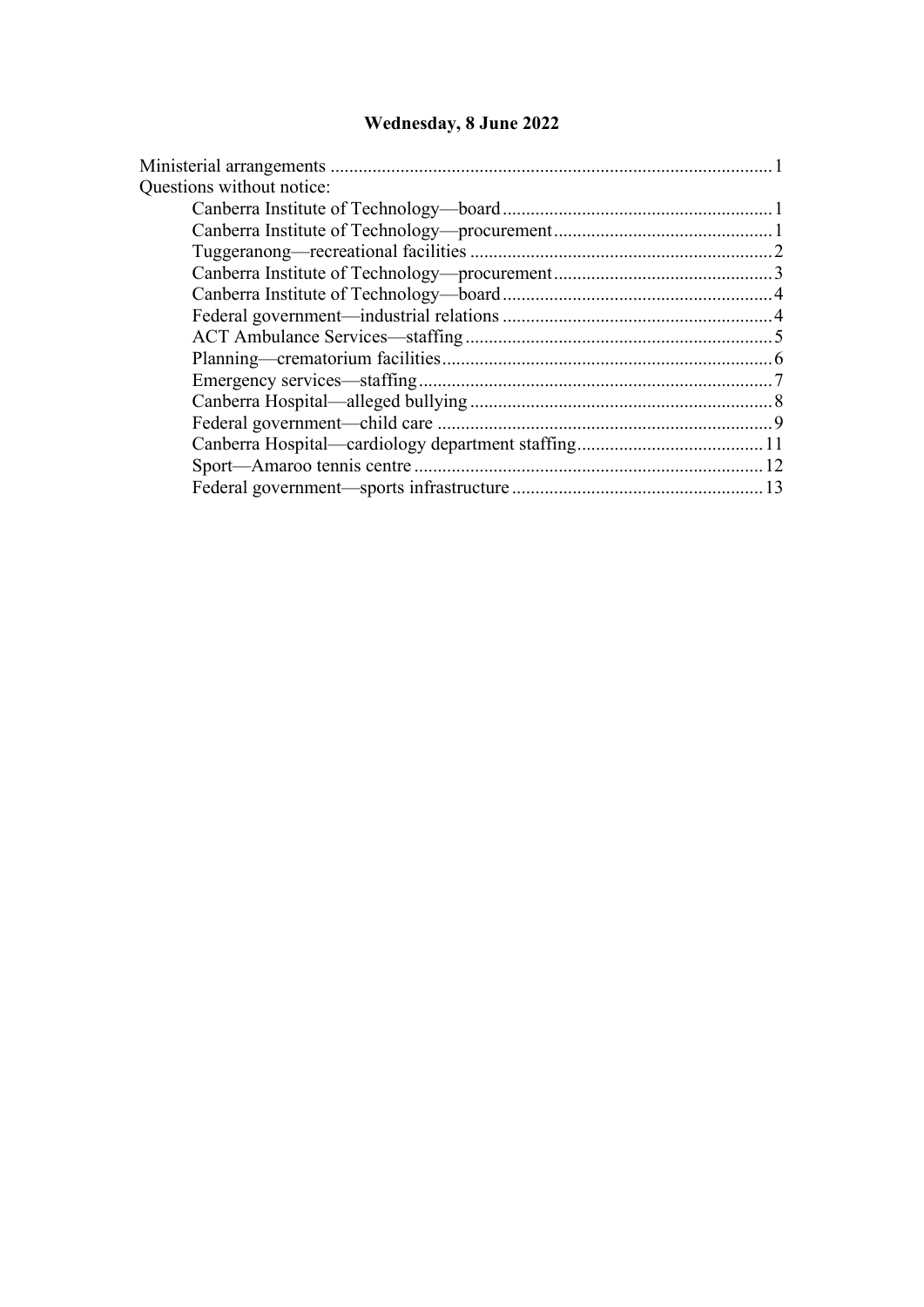### <span id="page-2-0"></span>**Ministerial arrangements**

**MR BARR** (Kurrajong—Chief Minister, Treasurer, Minister for Climate Action, Minister for Economic Development and Minister for Tourism) (2.00): Regrettably, Minister Steel has advised that he has tested positive to COVID and so, for obvious reasons, will be absent from question time. He is getting a PCR test to confirm, but it is likely that he will not be present for the rest of the sitting week as well. I will take questions in Minister Steel's portfolios.

As I advised the Assembly yesterday, Minister Vassarotti is also going to be absent from question time today. The previous arrangements—questions to Minister Gentleman in relation to building and environment matters and to Minister Berry in relation to housing and homelessness matters—remain in place today.

#### <span id="page-2-2"></span><span id="page-2-1"></span>**Questions without notice Canberra Institute of Technology—board**

**MS LEE**: Madam Speaker, my question is to the Minister for Skills, which of course the Chief Minister will be taking. Minister, you have referred to the Canberra Institute of Technology Act 1987 multiple times in relation to the \$8.87 million worth of CIT contracts. You repeatedly said that CIT is accountable to its board. Minister, who is the board accountable to? Section 7 of the act vests ultimate authority over CIT in the minister, and CIT receives the majority of its funding, as you are aware, from ACT taxpayers. I have already read the act, which is why I have referenced it, so please do not respond in that way! Who is the board accountable to?

**MR BARR**: The board has accountability as outlined under the act and under the various acts that are referenced in the CIT Act. I am sure that the Leader of the Opposition is aware, if you go to the tail end of the act, that the board has accountability under a number of different acts, including in relation to its reporting requirements ultimately, through the minister, to the Assembly.

**MS LEE**: Minister, who has the authority to make appointments to the CIT board?

**MR BARR**: The act outlines the skills requirements for the board, and the executive would make appointments.

**MR MILLIGAN**: Chief Minister, if the board is accountable to you, aren't you ultimately responsible for this concerning use of funds?

**MR BARR**: I thank Mr Milligan for the question. Clearly, the Government Procurement Act also applies in this regard. Whilst there is ministerial responsibility and accountability, there is also accountability for the board, chief executive and anyone who is delegated authority under the Financial Management Act to make procurement decisions.

#### <span id="page-2-3"></span>**Canberra Institute of Technology—procurement**

**MS LEE**: My question is to the Minister for Skills. Minister, I have received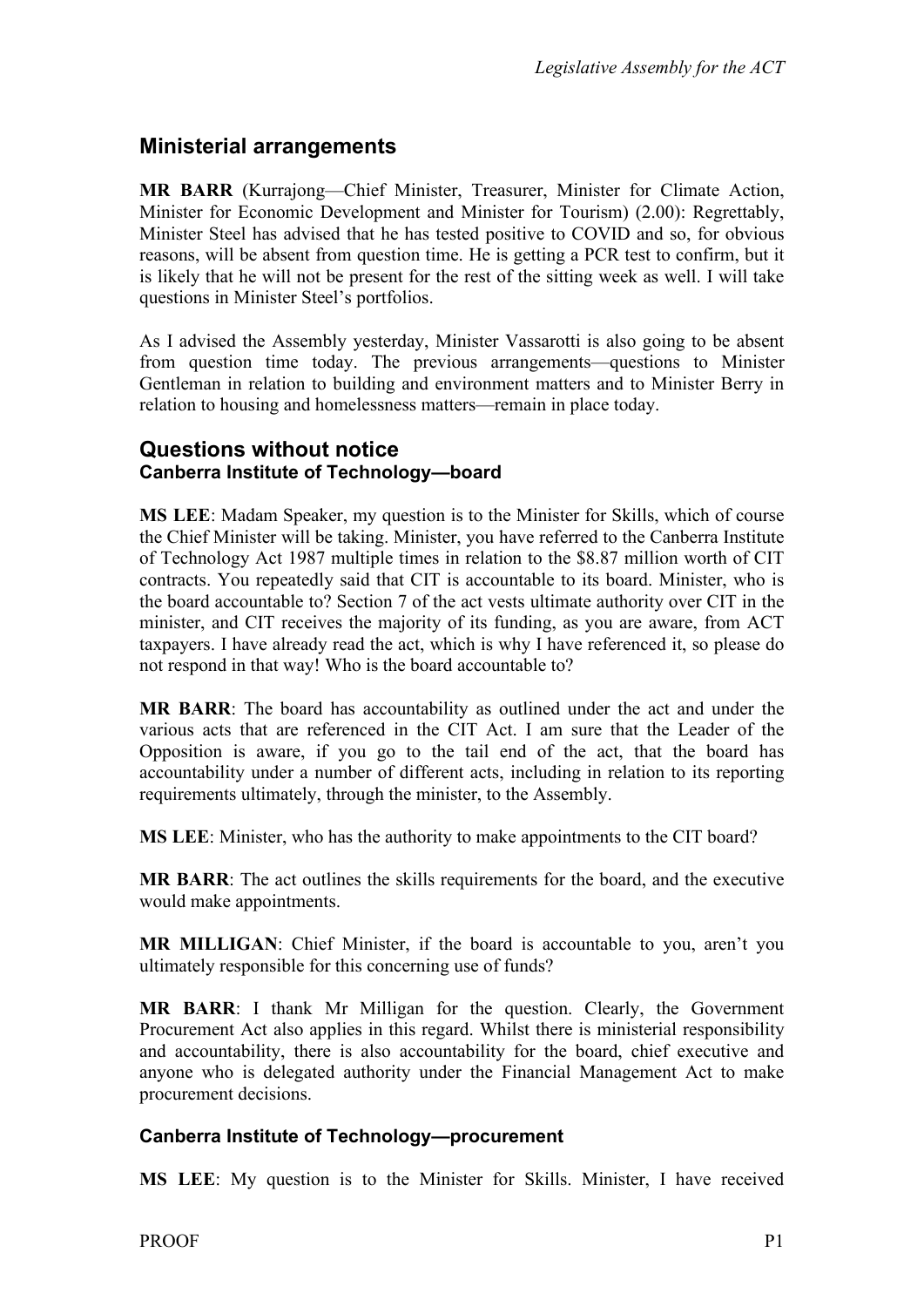countless phone calls, messages and emails from CIT staff and students over the past 24 hours, relieved that these issues in relation to the CIT contracts are coming to light. What message do you have for the hardworking employees of CIT about these contracts?

**MR BARR**: I am sure the countless requests and contacts can be forwarded to the government to ensure that we can respond directly to those individuals, if they wish to receive a response directly from the government. The government's commitment is to resource the CIT to provide high quality vocational education and training. CIT is, of course, one of the major providers in the ACT vocational education and training market and, as the sole public provider in the ACT, has a very important role to play.

**MS LEE**: Minister, what message do you have for the CIT employees who have been too scared to speak up publicly about these contracts for fear of losing their jobs?

**MR BARR**: I am not sure that I accept the imputation within the question. Clearly, people who had concerns have raised them. I do not think it was the detailed investigative work of the Leader of the Opposition that brought these issues into the public realm.

**MR MILLIGAN**: Chief Minister, what message do you have for CIT employees who have raised these contracts time and again internally in CIT and have been told to keep quiet?

**MR BARR**: Again I have no evidence with which to verify the veracity of the claim from the member. I have noted some of his earlier statements that have been factually incorrect, so I am not going to accept the premise of the question. Nevertheless, under the ACT's various acts of this place, there are a number of different ways that individuals who are in the employ of the ACT public sector can raise issues of concern. That can be with their direct senior management, but there are also avenues outside of raising matters with their direct senior management.

#### <span id="page-3-0"></span>**Tuggeranong—recreational facilities**

**MR DAVIS**: My question is to the Chief Minister standing in for the Minister for Transport and City Services. Minister, it has been exactly one month today since the YourSay community survey on the Lake Tuggeranong revitalisation project closed. I understand that there will be a *What we heard* report due later this month, but I am too excited, and I just cannot wait until then. I was hoping you could speak to some of the key trends in the community feedback so far.

**MADAM SPEAKER**: Mr Barr, without announcing any policy.

**MR BARR**: I thank Mr Davis for the question. Regrettably, I am not in a position to advise him of the key trends. I have been advised that, as he has identified, the report will be available at the end of this month, that the detailed design is expected to be complete in the second half of 2022, and that construction is anticipated to commence in 2023. But I will have to take this on notice, and provide some of that information for Mr Davis, as, regrettably, I do not have it all in front of me, now.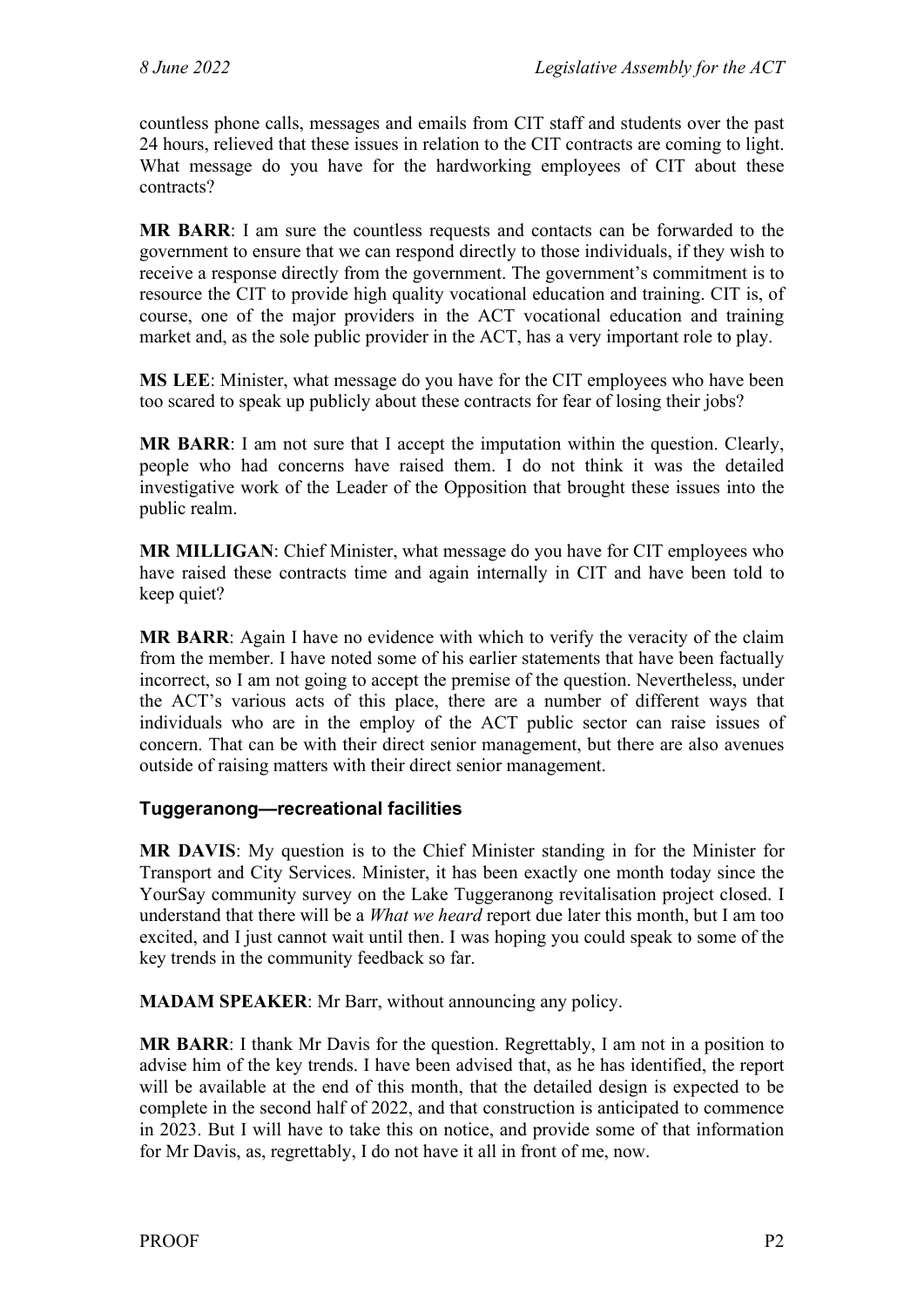**MR DAVIS**: Chief Minister, will the government consider upgrades specifically for the skate park behind Lakeside Leisure Centre as part of those revitalisation works?

**MR BARR**: I am always partial to a good skate park upgrade, but I will not make an announcement of policy in question time. I will raise the matter with Minister Steele when I next get the opportunity to discuss this project with him.

**MR BRADDOCK**: Chief Minister, whilst you are at it, can you ask Minister Steele if he is considering installing any public art installations on the Lake Tuggeranong foreshore.

**MR BARR**: Yes, I can. Thank you.

#### <span id="page-4-0"></span>**Canberra Institute of Technology—procurement**

**MS LEE**: My question is to the Minister for Skills, the Chief Minister taking the question. Chief Minister, this morning in the chamber Minister Steel mentioned discussions between his office and CIT in December 2021 regarding the \$8.87 million of questionable contracts. On 23 December 2021, CIT received two invoices from the consultant—that is, two invoices on the same day—to discharge in full the entire sum of a contract valued at half a million dollars. That was four months before that contract was due to end. Minister, are you aware that had happened?

**MR BARR**: No, I think, for obvious reasons, I was not, but I will check with Minister Steel's office. I will take the detail of the question on notice.

**MS LEE**: Does it seem to you like the discussions had by Minister Steel's office might have triggered these unusual advance payments four months before the contracted end date with the consultant?

**MR BARR**: That is asking for an expression of opinion. I will ascertain the time lines in relation to this. Obviously, we have discussed at some length both in question time yesterday and in the debate on the motion afterwards the process for investigation from this point. Minister Steel has asked for further information within five days. That would be the next point at which it would be reasonable to look at the time line of these questions. As we have discussed at length yesterday and again this morning, the forensic detail of this is clearly a matter that the Auditor-General is likely to take up.

**MR MILLIGAN**: Chief Minister, are you confident that CIT was provided with strong enough advice from Mr Steel's office to make it clear that these contracts did not pass the pub test?

**MR BARR**: I note the use of the term "the pub test". It has become one of our favourite cliches. I am not sure that there is sort of a pub test metric in which you can do an assessment. Even if there were, I am not sure that everyone would agree on the scale of whether it gets you through the front bar or the back bar or whether you can get a top shelf drink or just something on tap on the pub test. Thank you for the colloquial question, Mr Milligan. We have all seen, because Minister Steel has tabled both his correspondence and replies in the further level of detail that the CIT provided, that he has clearly raised a number of questions and received answers in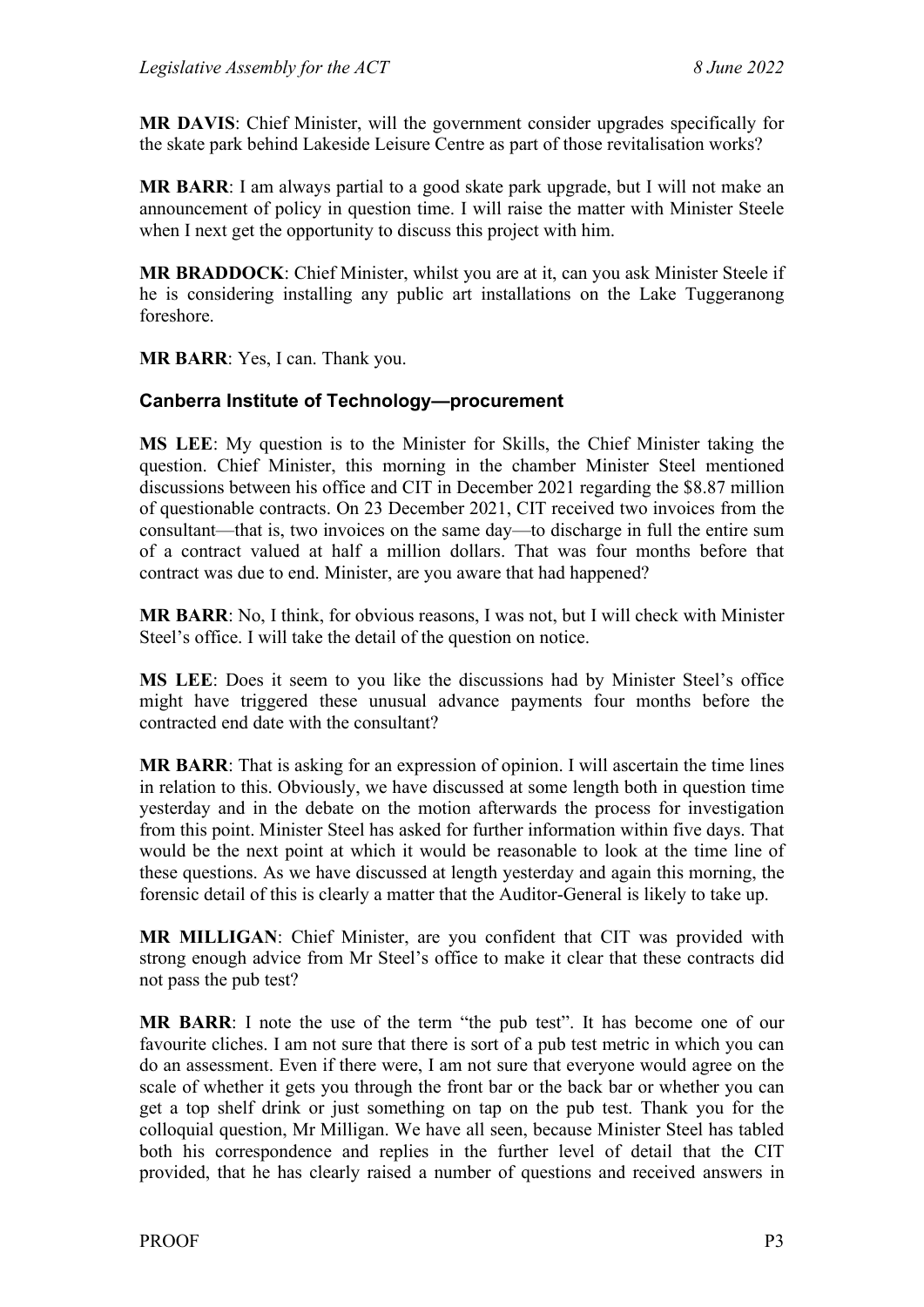relation to those questions.

#### <span id="page-5-0"></span>**Canberra Institute of Technology—board**

**MS LEE**: Madam Speaker, my question is to the Chief Minister, in place of the Minister for Skills. Minister, in the letter to the CIT board that Minister Steel tabled yesterday, there is a reference to a letter of March 2021 and the subsequent discussions between Minister Steel and the CIT board chair. What was said in those discussions and what action items arose from those discussions?

**MR BARR**: Obviously, I was not privy to those discussions, so I will need to take that question on notice.

**MS LEE**: Minister, in reference to that letter of March 2021, Minister Steel mentioned discussions between his office and the CIT CEO. What was said in those discussions and what action items arose from those discussions?

**MR BARR**: Again, I will need to take that on notice. I appreciate that the Leader of the Opposition advised me in advance that the questions were pre-prepared and that she did not expect me to be able to answer questions on meetings I was not in, so I will take that on notice and will get the information.

**MR MILLIGAN**: Chief Minister, what further actions did you or Minister Steel take over the course of 2021 to satisfy yourselves that the funds were being spent appropriately?

**MR BARR**: Some of the detail Minister Steel has tabled. If there is anything further, I will get Minister Steel to provide that information.

#### <span id="page-5-1"></span>**Federal government—industrial relations**

**MR PETTERSSON**: My question is to the Minister for Industrial Relations and Workplace Safety. Minister, what does the federal election result mean for Canberrans and their workplace safety and rights?

**MR GENTLEMAN**: I thank the member for his question. It does bring about an opportunity, I think, for better conditions around work safety in the ACT. We will see, I think nationally, much better processes regarding workplace safety. I know that the previous federal minister was stymieing the conversations between states and the commonwealth on workplace safety. We have already seen some media regarding where this government wants to go; indeed looking after workers is a key priority for this government.

**MR PETTERSSON**: Minister, what other federal Labor government commitments will support Canberra workers and assist ACT government endeavours?

**MR GENTLEMAN**: We will see amendments to the workplace safety act. Of course, we see that the federal government are willing to treat Canberrans with respect. They are willing to support workers in the ACT and across Australia by backing minimum wage increases. Another commitment from the government that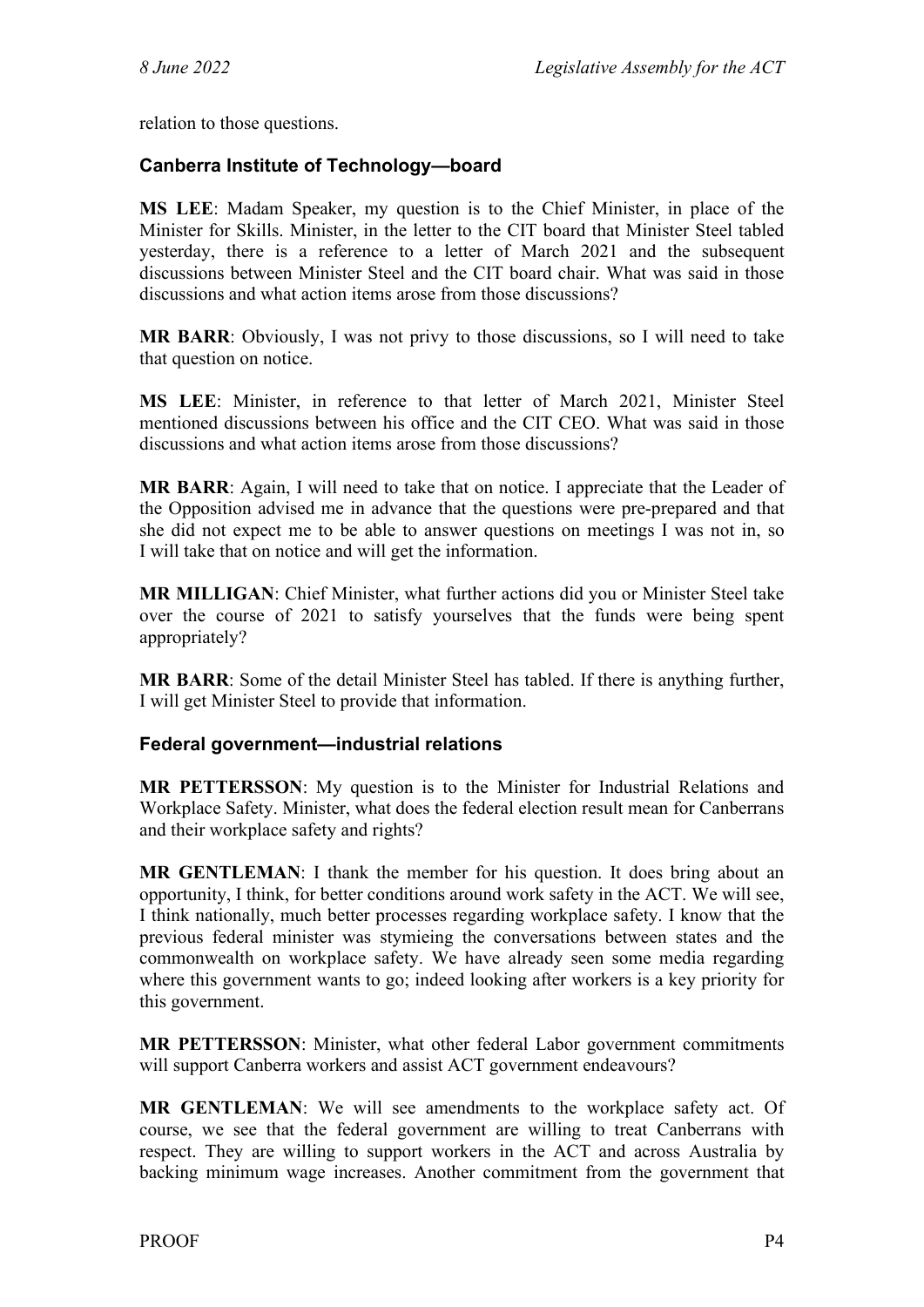will benefit all workers, including Canberrans, is childcare policy. This will make it easier for families to be present in the workforce and deal with the structural inequalities that still exist within our workplaces. The former government wanted to put kids on forklifts! This new government would rather see these kids in good child care so that their parents can choose to contribute to the economy and the workforce.

Our workplace safety laws in the ACT are based on model laws at the federal level. An agreement exists between the government about negotiation and policymaking around these laws. I look forward to the return of genuine consultation and cooperation with the new government on our workplace safety laws. The stronger and more relevant laws and regulations that will come from this process will benefit employers and workers in the ACT.

**MR HANSON**: Minister, in what way will the new government help teachers across the ACT who have been threatened and have faced assaults on a regular basis in our schools?

**MR GENTLEMAN**: I refer to what I have just said about better work health and safety laws across the nation—not just here in the ACT, and not simply in regard to teachers. All of the workforce should be able to come home safely at the end of the day, and that is what I think the federal government will lean to, and we will be supporting them during that process.

#### <span id="page-6-0"></span>**ACT Ambulance Services—staffing**

**MR MILLIGAN**: My question is to the Minister for Police and Emergency Services. Minister, recently we heard that firefighters, instead of an ambulance crew, were sent out to respond to a priority 1 call, due to shortages. The firefighters' union called it unprecedented, while the ambulance union states that the service is on a knife's edge. Minister, two years ago you promised additional staff so that minimum staffing levels as determined by the ACT Emergency Services Agency could be met. Minister, why weren't there enough ambulance staff available?

**MR GENTLEMAN**: I thank Mr Milligan for the question; it is important. Of course, each year we have invested more in our emergency services in each of the first responder portfolios. I refer the member to the excellent interview of the commissioner just the other day on the radio. She said that the ACT Ambulance Service has an established reputation as a high-performing community-based service but, like many industries, is currently suffering from ongoing impacts associated with COVID-19. The ACT Emergency Services Agency recognises that there has been pressure on ambulance services nationally. The ACT is not exempt from this, and ACTAS is facing ongoing pressures and strain from the service.

With respect to this particular incident that occurred on Saturday 4 June there were some crewing issues, and, as a result of staff shortages, increasing workforce demands, fatigue and illness, it was decided to support our ambulance paramedics. The support provided by ACT Fire and Rescue was not an alternative to an ambulance; it was in conjunction, to ensure that care arrived as quickly as possible and to assist with frontline prioritising.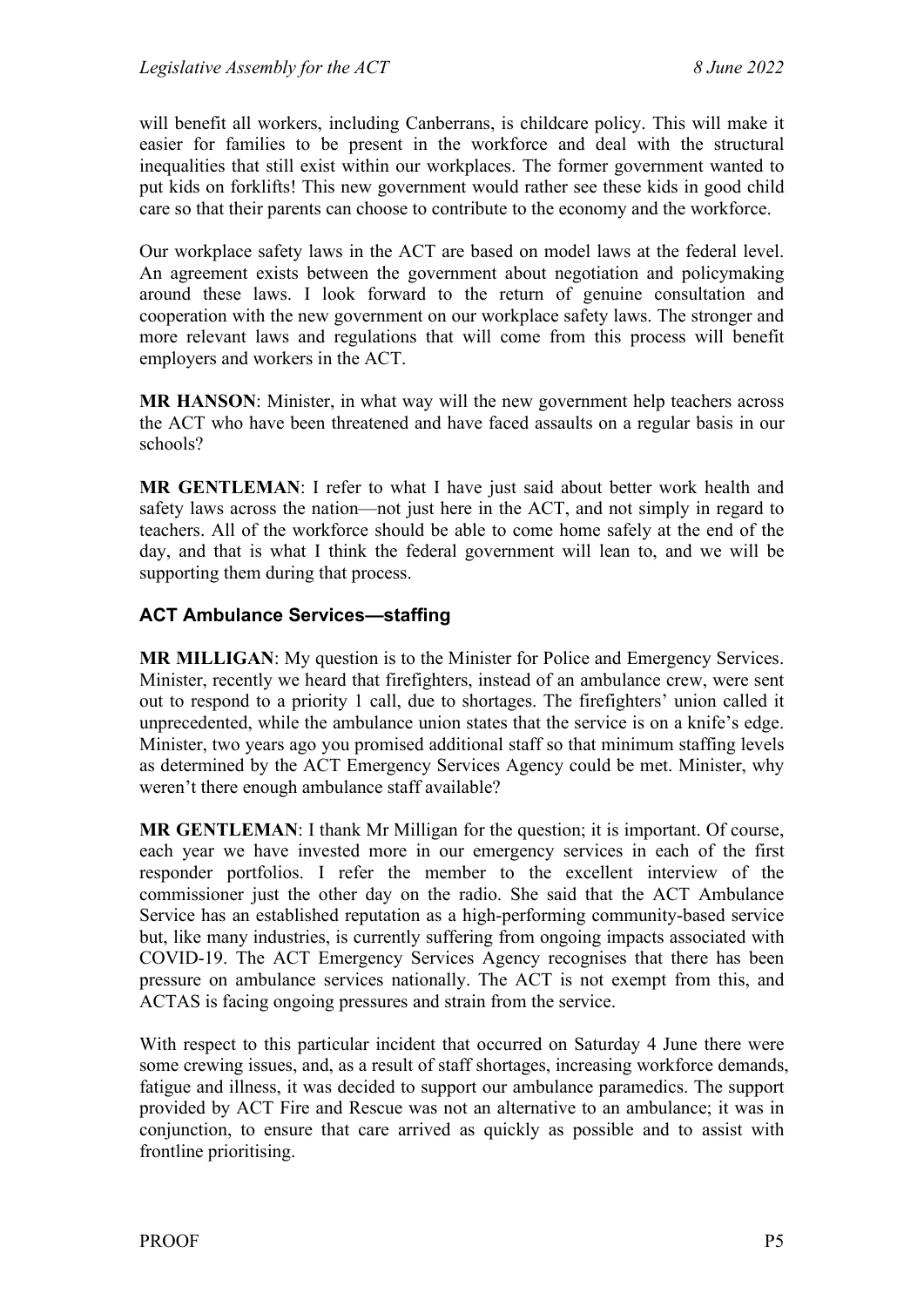But in regard to supporting them in the funding sense, every single year we have added more funds and more resources for our frontline services, and every single year the Canberra Liberals have voted against it.

**MR MILLIGAN**: Minister, when will you employ the new staff that you promised two years ago?

**MR GENTLEMAN**: We have been employing the staff. Of course, there have been recruit colleges through that period of time, particularly for Fire and Rescue and the ACT Ambulance Service. That continues to be ongoing. We have 53 additional paramedics, seven additional ambulances and powered stretchers in all emergency ambulance vehicles, which will reduce physical demands on paramedics and improve patient safety. That has occurred with the previous funding that has been delivered. In August 2020, the government announced funding of over \$45 million for the design and construction of a joint fire and ambulance station at Acton, and that is progressing as well. We have also announced \$14.1 million to continue funding the PACER operation over the next four years. That is health led, of course, but we support them with ambulance services and ACT Policing.

**DR PATERSON**: Today is Thank a First Responder Day. I was wondering if there were words from the ACT government to thank first responders in the ACT.

**MR GENTLEMAN**: I thank Dr Paterson for reminding all of us that it is Thank a First Responder Day. It is very important for our Canberra community to thank their first responders. We, as a government, do. They go out of their way every day to provide safety for Canberrans. I and the chief officers today have put out some social media thanking our first responders. Can I also say that we thank not just our first responders but their families as well, because they are the ones who have to manage the shift work responsibilities that our staff have and sometimes the difficult situations that they go through. So, thank you to our first responders.

#### <span id="page-7-0"></span>**Planning—crematorium facilities**

**MS CLAY**: My question is to the minister for planning. Minister, I have previously asked questions of you and the minister for city services about how many crematoria Canberra needs. The last response from the minister for city services said current cremation capacity was sufficient in Canberra and the proposed government facility in Southern Memorial Park will meet Canberra's future needs. Minister, can you tell me whether Canberra needs an additional privately-run crematorium near Callum Brae Nature Reserve, given that the city services minister says current and future government facilities will cover our needs?

**MR GENTLEMAN**: I am not sure if it is up to me to decide whether or not Canberra requires a further crematorium. With regard to planning and land management, there is an active development application for this project. In that sense, I would not be able to comment while that application is active with the independent Planning and Land Authority.

**MS CLAY**: Minister, what planning tools are available to government to ensure that Canberra does not get an oversupply of crematoria?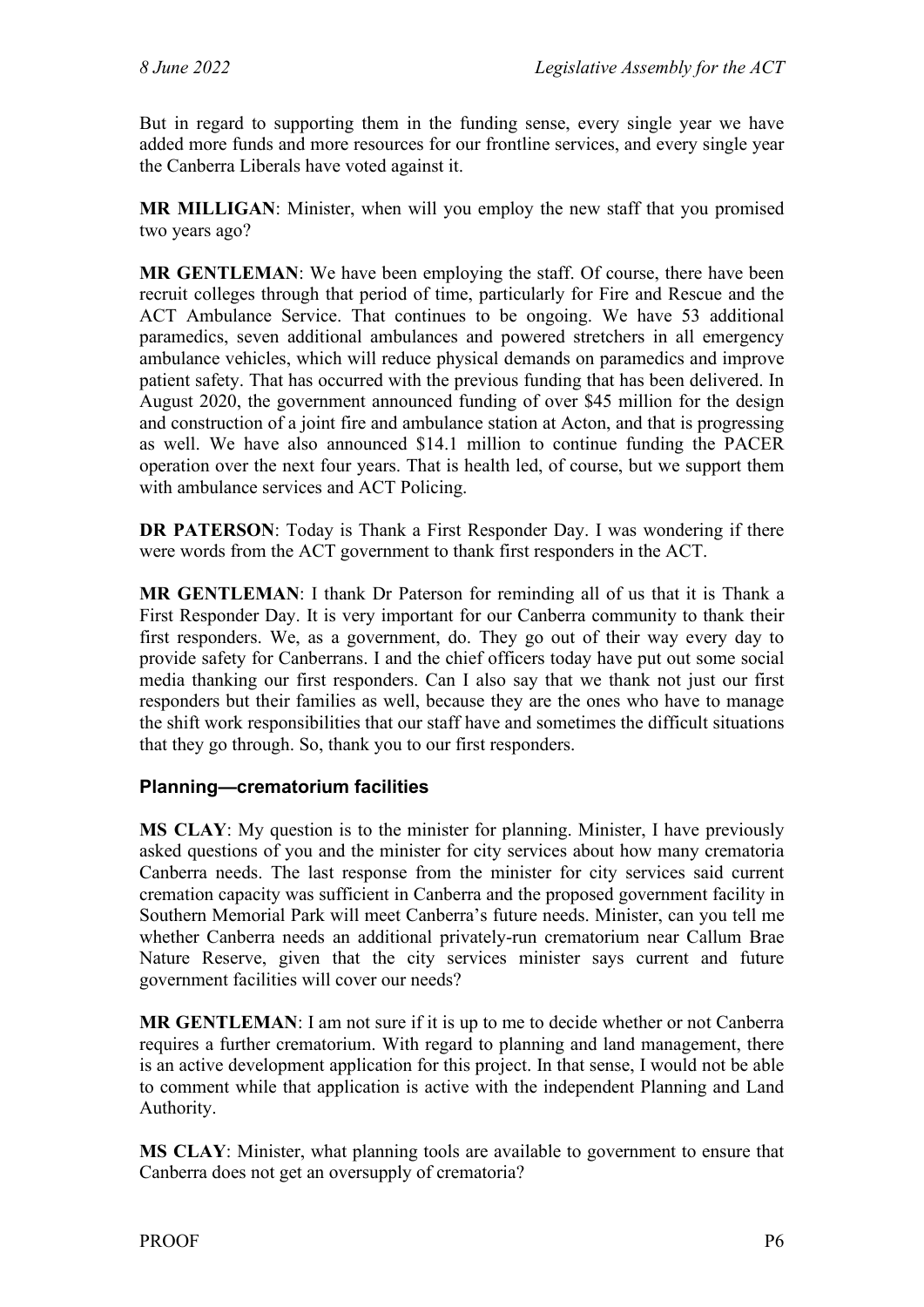**MR GENTLEMAN**: I thank Ms Clay for the question. I guess, as we develop the city, we look at town centres and the responsibility of government to ensure that outcomes in those town centres and geographical areas have all the community facilities that are required by that group. That is normally formed in the estate development plans for those areas, such as shopping centres and community facilities. In that regard, I guess the planning authority would have a view as to this particular facility. As I said, though, there is an active DA so I will not be commenting particularly on the details of it.

**MR BRADDOCK**: Minister, would a planning review ensure Canberra gets the crematoria it needs where it needs them?

**MR GENTLEMAN**: I think we will see that as we go to the detail stage in looking at district planning. At the moment the act is in play and people are making comment on that, which has been very well received at this point; the commentary has been well received by the Planning and Land Authority. I am looking forward to that going through and the presentation of the bill again to the Assembly in the not too distant future. We will see how we go through the feedback from the Canberra community on the district planning matters.

#### <span id="page-8-0"></span>**Emergency services—staffing**

**MR MILLIGAN**: Madam Speaker, my question is to the Minister for Police and Emergency Services. Minister, in the last two years emergency services have seen a nine per cent and 15 per cent increase in administrative and executive staff respectively, yet there have been only a seven per cent and a five per cent increase in ambulance and Fire & Rescue officers. Minister, why has more attention not been paid to increasing frontline staff?

**MR GENTLEMAN**: I thank Mr Milligan for the question. I reject the premise of the question. There has been an increased focus on frontline staff. As I mentioned earlier on, the funding that we put through in concurrent budgets has added significant resources to ESA, ACTAS, Fire & Rescue and our other emergency services, including ACT Policing, to ensure that we can recruit. There has been active recruitment going on, and not just normal recruitment either, because we are finding it difficult to get some staff for frontline services. We have been looking at lateral recruitment, too, from other jurisdictions, which has had some success.

**MR MILLIGAN**: Minister, why are office staff being prioritised over frontline staff when there is an expected increase in demand due to winter staffing and COVID?

**MR GENTLEMAN**: As I said in my previous answer, it is not the case. Our priority is certainly on frontline staff. The agreement with firefighters was for 99 new firefighters over the forward years. That is an extraordinary agreement, an extraordinary EBA for Australia, I think. You can see the outcome from that, with the secretary of the Firefighters Union going nationally, telling other states and jurisdictions how good the ACT has been to them in making this arrangement and recruiting firefighters for the future.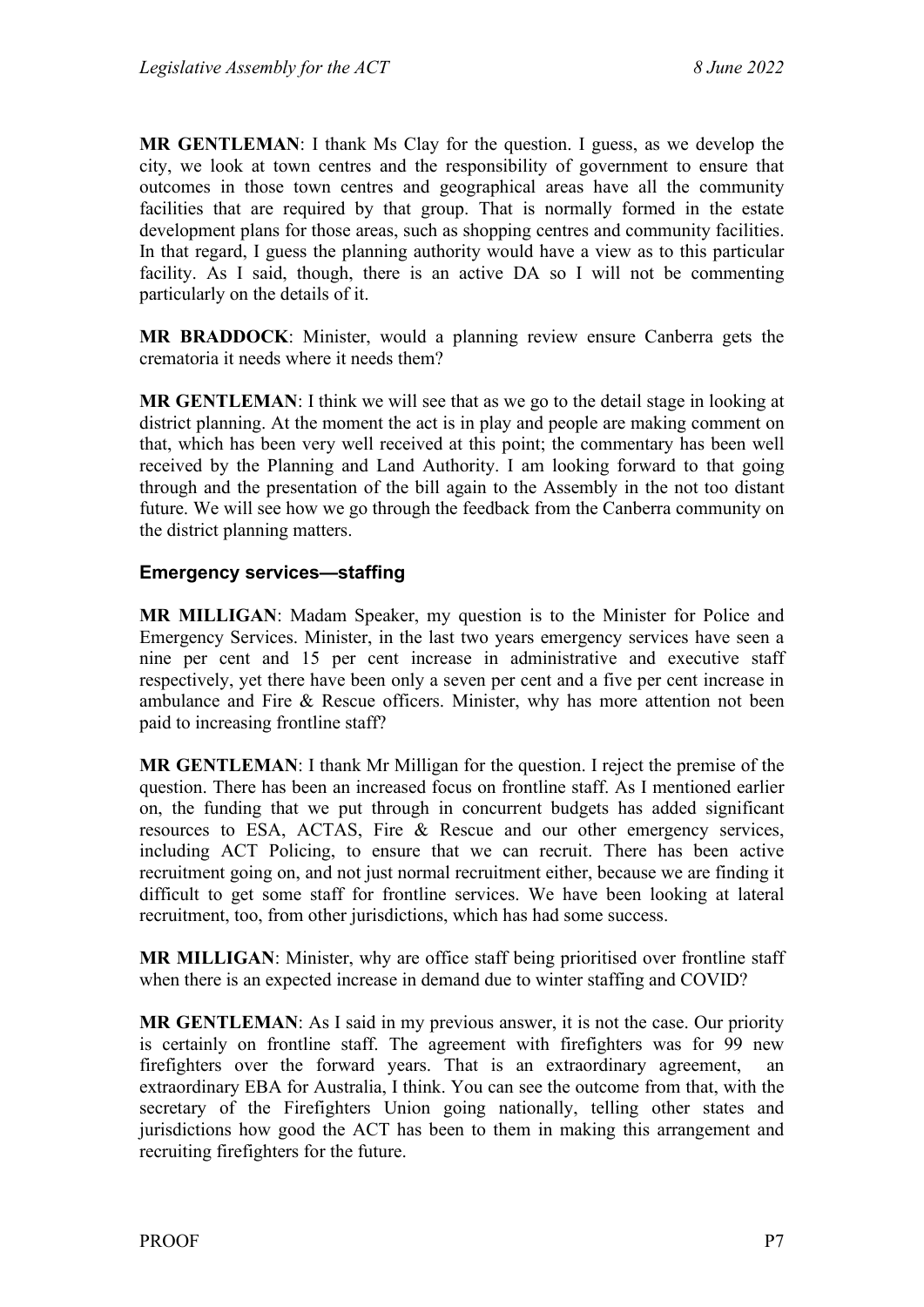**MS CASTLEY**: Minister, where else is money being spent within the services, rather than on frontline crew?

**MR GENTLEMAN**: It is usually capital expenditure: new stations, new fire trucks, new ambulances and, as I said, electric stretchers. We were one of the first jurisdictions to ensure that we could support the needs of ambulance officers in the workplace by using new technologies. When we look at supporting the staff on the ground, I think that new technologies are supportive of that. At the same time, we are making sure that we recruit new officers, not just to take up the positions of those people who are retiring but to increase the broader strength of our first-line responders.

#### <span id="page-9-0"></span>**Canberra Hospital—alleged bullying**

**MS CASTLEY**: My question is to the Minister for Health. Minister, I refer to reports from the cardiology department in the Canberra Hospital that state that "staff within Canberra Hospital's cardiology department have reported shocking behaviours from some colleagues, including swearing, screaming, kicking doors and throwing objects". The report also states that the behaviour included "allegedly consistent bullying of trainees, nurses, allied health and administration teams for, in some cases, more than a decade". Minister, we are aware that some staff have been stood down recently, but why was this behaviour allowed to continue for over a decade?

**MS STEPHEN-SMITH**: I thank Ms Castley for the question. I do thank her for acknowledging that action is being taken in relation to these matters. Ms Castley would be aware that in 2018 there was a significant review of culture, and the need for reform in culture and to improve the culture across ACT public health services. That is a process that we have been taking very seriously. There has been a range of work underway, both across territory-wide health services to establish frameworks for action and also deep dives into those areas that have been identified as having particular culture challenges associated with them. This is detailed work that needs to be done in order to support the action that might be taken in response to these issues.

Ms Castley is right; in some circumstances these have been longstanding issues. There has been, for various reasons, historical reluctance to take action against some people, particularly where those people are senior figures. I hasten to add that I am not commenting on any individual matters in relation to this. The message that the Canberra Health Services CEO has been sending to staff, through the actions that have recently been taken, is that these actions will no longer be tolerated. Inconsistency with the values of the organisation is no longer acceptable in Canberra Health Services, and they will not just be talking the talk; they will be walking the walk. I think the CEO has been very clear about that. But the process itself needs to be fair, and it needs to be underpinned by those very detailed investigations that have occurred in a number of areas where those challenges have been identified.

**MS CASTLEY**: Minister, are there any reports of similar behaviour in other departments and, going back to my initial question, why was it allowed to continue for a decade?

**MS STEPHEN-SMITH**: I think I answered Ms Castley's previous question. As I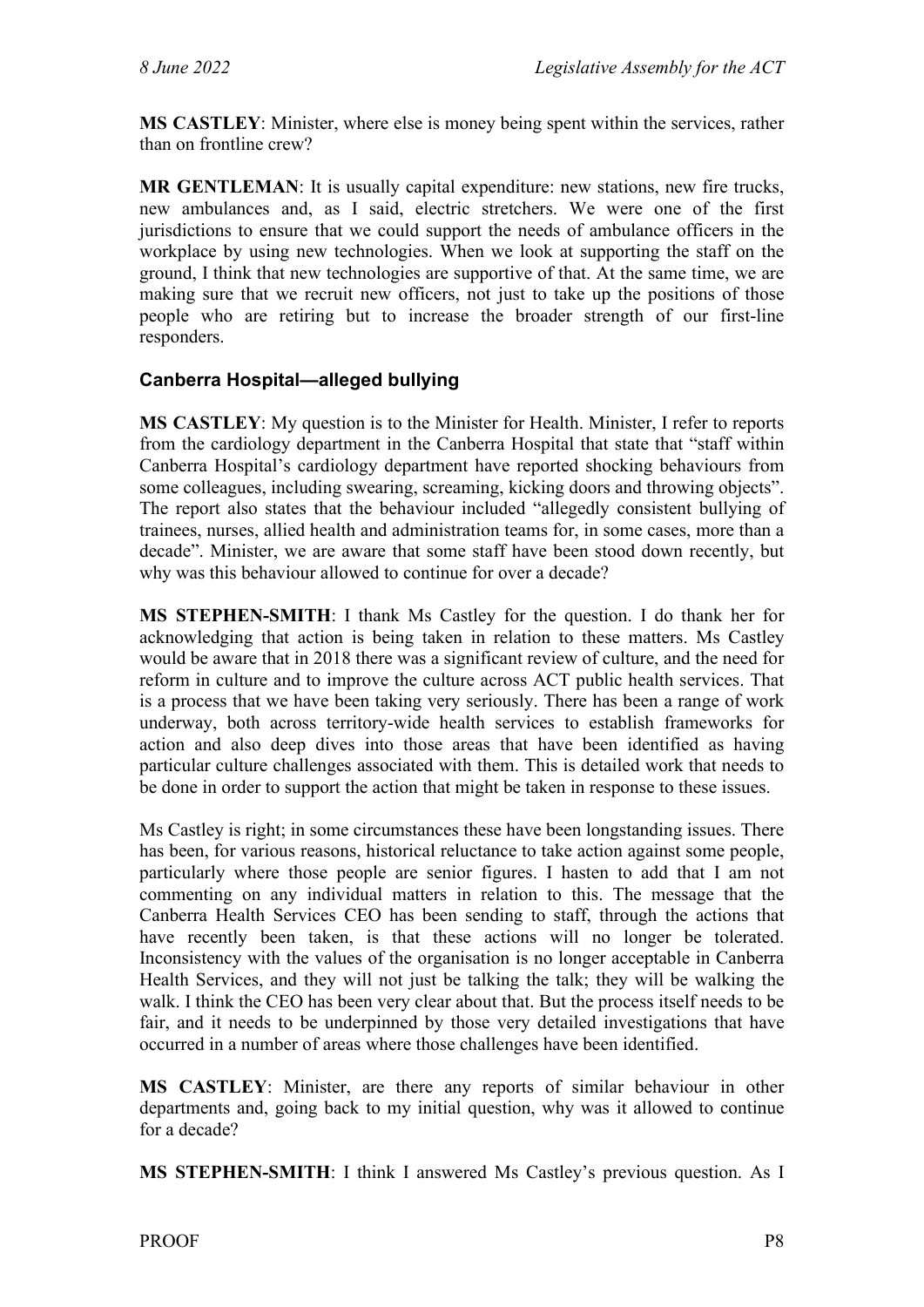have indicated, and as the freedom of information request has responded to—and it has been reported in the media—there has also been some work in relation to the intensive care unit at Canberra Hospital. It has actually been very publicised and known through the culture review process that there were particular areas that were variously identified as hotspots or areas of concern, where there were those deep dives that were occurring. There was that very detailed work that was occurring with those teams to understand what the fundamental basis of those culture issues were. There were a range of things that have been determined through those processes, and work with those individual teams to improve that culture.

I also want to say that there are areas of Canberra Health Services and areas of Calvary, our health services generally, that have outstanding culture. One of the things that has been done through the culture review and through responding to the culture surveys that have been undertaken is to identify not only those areas that clearly have a problem, where they might be in a culture of blame, but also those areas that are in a culture of success—as well as what we can learn from those areas, and how those staff and the people and leaders in those areas can share their experiences of how they are building a strong and positive culture across our organisations.

That has been the exact work that we have been doing in response to the culture review, and in response to the surveys that have been undertaken. The survey that was undertaken in November last year had the best overall outcome for Canberra Health Services that has ever been achieved, since these surveys commenced in the mid-2000s. So we are on an upward trajectory, but we do know that we still have a long way to go.

**MR CAIN**: Minister, apart from the perpetrators of inappropriate behaviour, what are the consequences for the managers who allowed this behaviour to continue?

**MS STEPHEN-SMITH**: It is very difficult to respond to a question like that, which specifically seems to be in relation to an individual area of the organisation. As I have just indicated, in each of these different areas there are different reasons that poor culture has developed and continued over time. Obviously, management has a key role to play in addressing those issues. Mr Peffer has been clear that no-one in the organisation is too senior to face the consequences if there is poor behaviour occurring in their particular area and they are in some way responsible for that.

#### <span id="page-10-0"></span>**Federal government—child care**

**MS ORR**: My question is to the Minister for Early Childhood Development. Minister, how will the federal Labor government's plan for cheaper early learning positively impact Canberra families?

**MS BERRY**: I thank Ms Orr for the question. It has been a particularly challenging couple of years for Canberra families, and one of the major cost-of-living challenges is for families with children and their fees. For many families this cost locks them out of accessing important learning at a crucial stage of a child's development. We all know that education does not kick in just at school. From the moment a child is born their learning journey begins, and early childhood plays a critical role in that. The new federal government, led by Anthony Albanese, has made a series of commitments to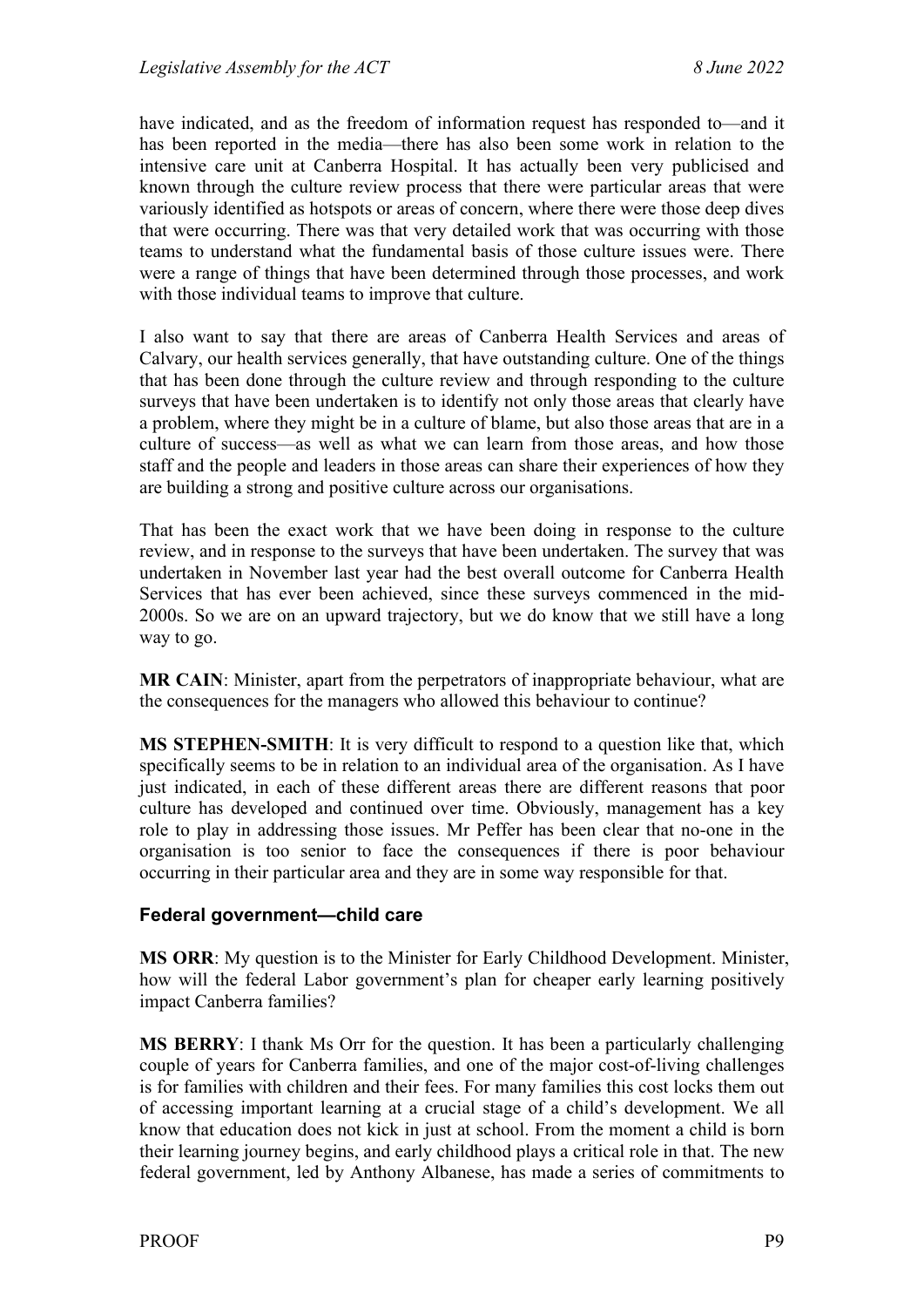reduce the cost of early learning, making it accessible for more families. The federal Labor government is committed to lifting the maximum childcare subsidy rate to 90 per cent for families for the first child in care; to increasing childcare subsidy rates for every family with one child in care earning less than \$530,000 in household income; to keeping higher childcare subsidy rates for the second and additional child in care; and to extending the increased subsidy to outside school hours care.

The federal government will also have the Australian Competition and Consumer Commission design a price regulation mechanism to drive out-of-pocket expenses down in the long term. The Productivity Commission will conduct a comprehensive review of the sector, with the aim of implementing a universal 90 per cent subsidy for all families. This will be an approximately \$5.4 billion investment, starting from July 2023. The impacts of this commitment will mean that more Canberra families will have access to early learning for their children and will support workforce participation for parents and carers. This will ensure that more children have a great beginning to their life-long education.

**MS ORR**: Minister, how does the Federal Labor Government's commitment to cheaper early learning complement ACT government initiatives in this area?

**MS BERRY**: I thank Ms Orr for the supplementary question. The new federal government has committed to developing and implementing a whole range of government early-years strategies to create a new integrated approach to the early years. The strategy will develop a program of action and develop better outcomes for Australian families. This complements the approach that the ACT government has taken in setting up its own early childhood strategy, Set up for Success. Underpinning the ACT government's strategy is a commitment to give every child a fair start to life.

No child should miss out on early childhood education because it is not affordable. The ACT government has committed to work towards 15 hours per week, 600 hours per year, of free universal early childhood education for three-year-old children. This commitment is beginning with access for 500 three-year-olds, prioritising children and families most in need, as well as 15 hours per week of Koori preschool for 100 three-year-old Aboriginal and Torres Strait Islander children.

The strategy also importantly recognises the value of early childhood educators as professionals who play a critical role in learning and development outcomes. Actions include developing educator professional standards and providing training to educators to support children affected by trauma. Every child has their own story. Different lived experiences and circumstances shape their stories and impact on their future years. A commitment from both the federal and ACT governments to ensure equal access to education right at the start will set up children with the tools and support that they need.

**DR PATERSON**: Minister, how does reducing the cost of early learning contribute to gender equality?

**MS BERRY**: I thank Dr Paterson for the supplementary question. The commitment to reduce the cost of early learning will make it more accessible for Canberra families because it has flow-on effects, not just for the child's development but for creating a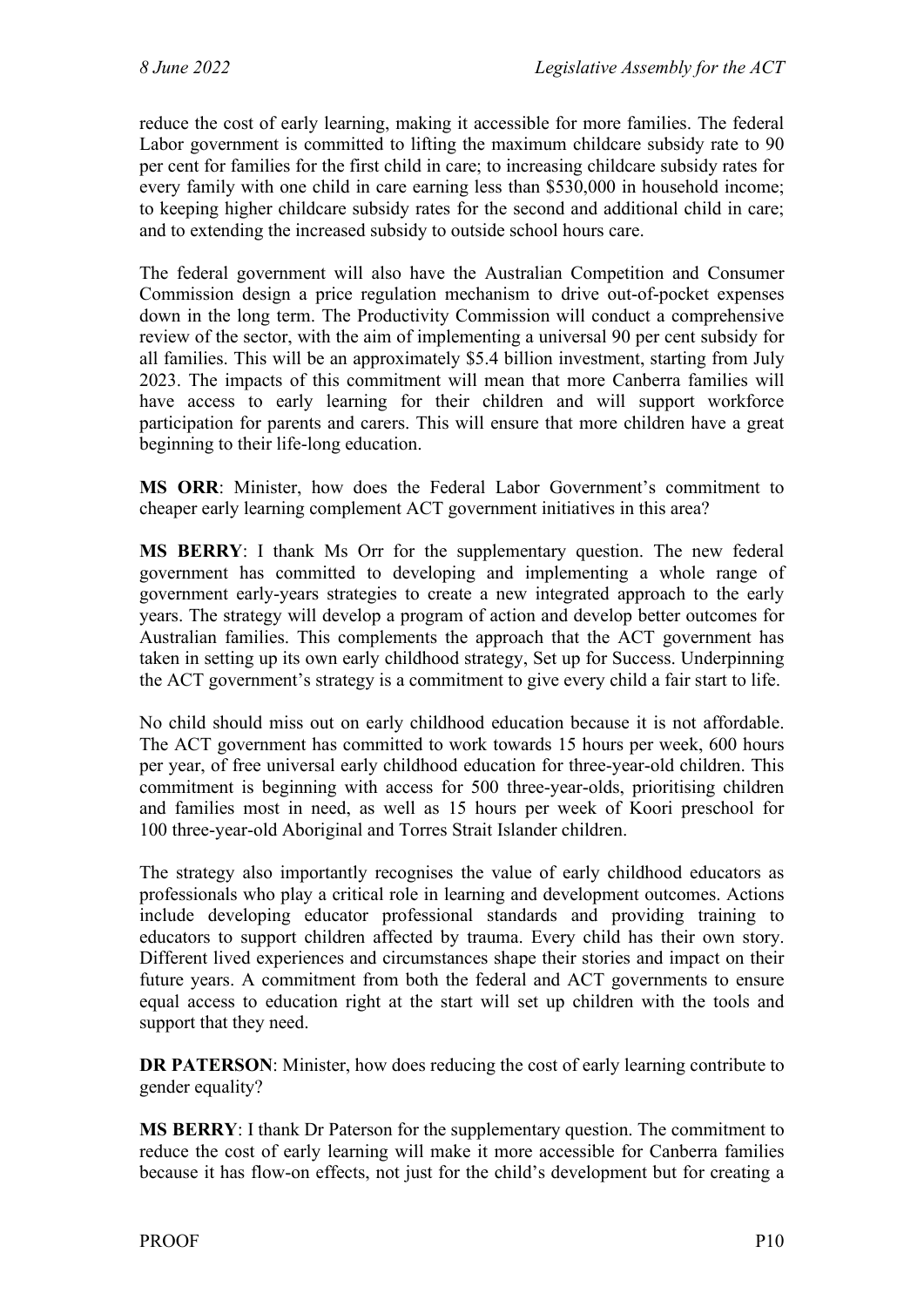more gender-equal community. Across the country, women continue to do the majority of unpaid domestic labour and care-related work, and the impacts of the pandemic have exacerbated this gender imbalance. Often for households where one of the parents or carers is a woman, she will forego extra paid work to stay at home with children. There are many compounding reasons for this. Firstly, it speaks to the traditional and harmful gender roles which form an expectation that women will be the primary carers. It also goes to the fact that women are more heavily concentrated in insecure, lower-paid work, preferencing the work of the male parent for the financial security of the household. This means that making early learning more affordable will not force families to make a choice about foregoing work to do the unpaid work for caring and educating children.

This supports workforce participation and allows more women to pursue their paid careers. Ensuring that women can equally participate in a workforce contributes to creating a more gender-equal community, where they are not disadvantaged by caring responsibilities. It is great to have this commitment from the federal Labor government to make early learning more affordable, which will have massive flow-on effects for Canberra families and the community more broadly.

#### <span id="page-12-0"></span>**Canberra Hospital—cardiology department staffing**

**MS CASTLEY**: My question is to the health minister. The *Canberra Times* reported on 5 June that staff from Canberra Hospital's cardiology department have reported some doctors rostered on for duty were often not actually in the hospital and would not always answer their phones. The article said several senior staff across multiple departments have been let go over the past six months. Minister, if doctors rostered on for duty in the cardiology department are often not actually in the hospital, where are they?

**MS STEPHEN-SMITH**: I cannot possibly fathom how Ms Castley would imagine that I could answer that question. What I will do, to help her out, is to provide a little bit of background on the cardiology issue.

In relation to cardiology, a report in 2020 known as the Johns review was largely commissioned to review the services provided by the cardiology unit with a view to improving quality of service delivery to the community. Following discussion with a large number of CHS employees, the review also provided some observations regarding the culture of the unit. A project manager resource was appointed to facilitate the implementation of the report, with most recommendations having been implemented. That is really around the quality issues that were identified.

In reviewing the cultural aspects of the report, the interim unit director at the time, Dr Peter French, concluded that behaviours had not changed sufficiently, with several reports of poor behaviours. For reference, Dr French's observations are outlined on pages 173 to 205 of the freedom of information documents that have been released and uploaded on the FOI register.

Immediately following Dr French's observations, Ms Barbara Deegan was commissioned to undertake a review of the culture within cardiology. Ms Deegan delivered her report identifying a range of specific concerns pertaining to four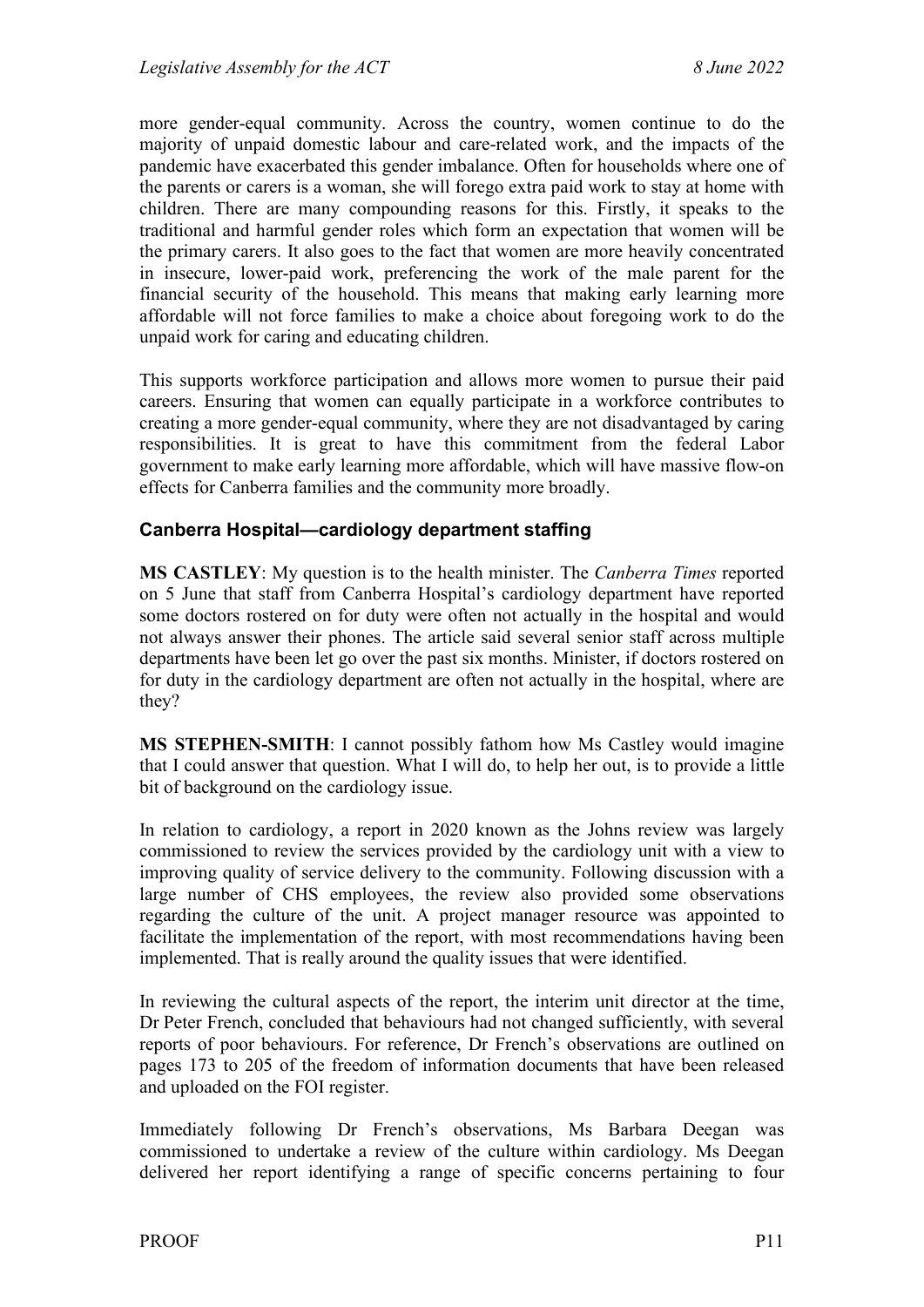cardiologists—

**Ms Castley**: On a point of order, Madam Speaker, the question was about where are the doctors. If the minister does not know, I am happy for her to take that on notice.

**MADAM SPEAKER**: I think she responded to that at the very beginning of her answer.

**MS STEPHEN-SMITH**: Madam Speaker, I am absolutely not going to take that question on notice, because there is no way that I could answer a question on where those doctors were. It is ridiculous!

**MADAM SPEAKER**: There is no point of order. Continue. You have 10 seconds left, Minister.

**MS STEPHEN-SMITH**: Thank you. Ms Deegan delivered her report identifying a range of specific conditions pertaining to four cardiologists who have been subsequently suspended *(Time expired.)*

**MS CASTLEY**: How many times have doctors rostered on for duty in the cardiology department not been in the hospital, and what action has been taken?

**MS STEPHEN-SMITH**: That is a question that possibly Canberra Health Services will be able to provide advice about, so I will take it on notice.

*Members interjecting—*

**MADAM SPEAKER**: Members! Ms Stephen-Smith, Ms Lee, enough.

**MR CAIN**: Minister, how many senior staff have been let go over the past six months? Surely you can get the answer to that question.

**MADAM SPEAKER**: Without a snide addition to your question, Mr Cain.

**MS STEPHEN-SMITH**: Thank you, Madam Speaker. I am very happy to take that question on notice. It is something that I will be able to get the answer to.

**Mr Parton**: Excellent.

**MADAM SPEAKER**: Members! Honestly.

**Mr Parton**: I am just praising the minister.

**MADAM SPEAKER**: Don't you start, Mr Parton, or you will be on that short-list as well.

#### <span id="page-13-0"></span>**Sport—Amaroo tennis centre**

**MR BRADDOCK**: My question is to the Minister for Sport and Recreation. Minister, can you please provide an update on the project to deliver a new tennis centre in the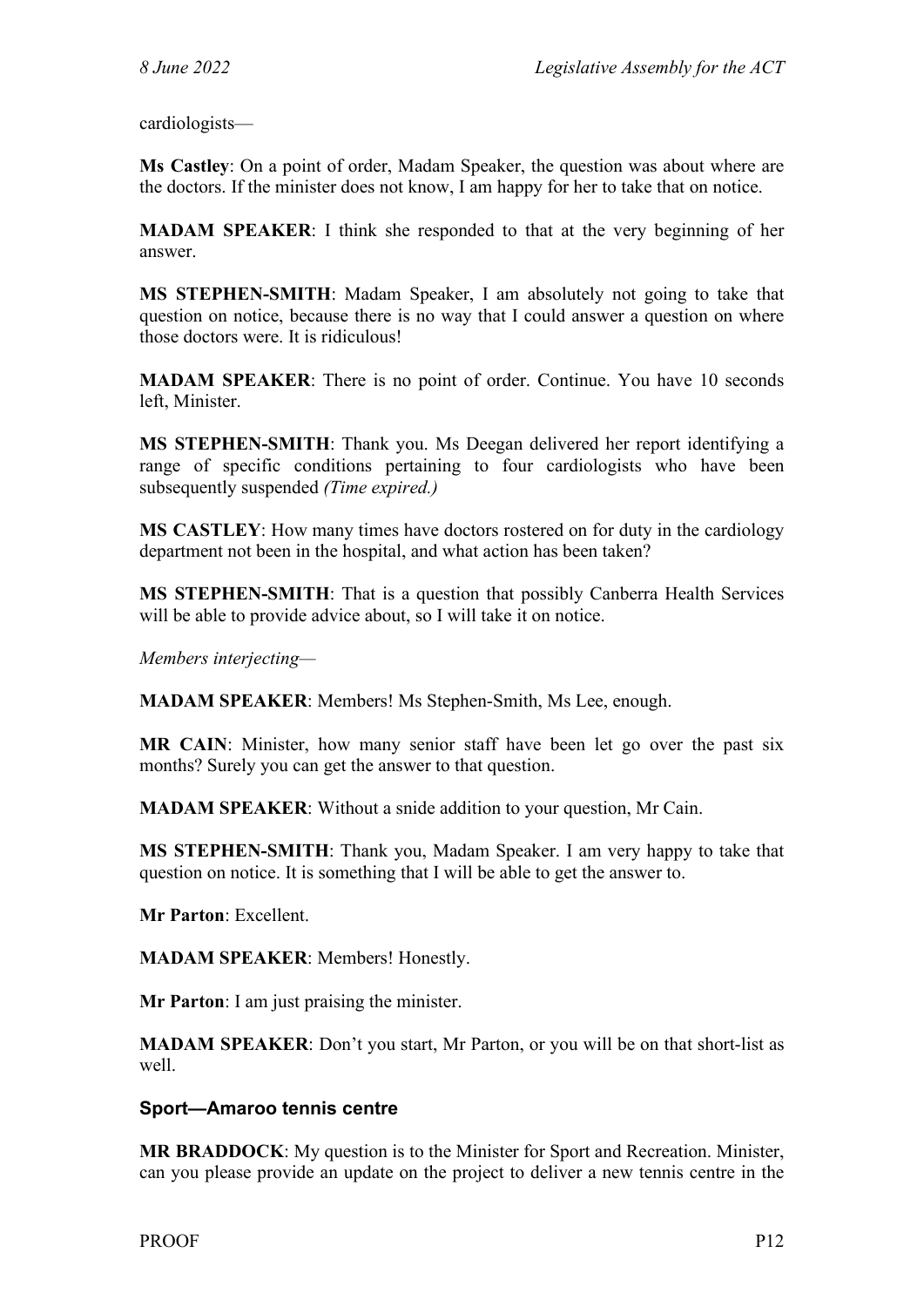suburb of Amaroo, in my electorate?

**MS BERRY**: I am very happy to talk about the Labor commitment to invest in a new tennis facility in partnership with Tennis ACT and Tennis Australia. I know it is of interest to all Yerrabi members, including Mr Braddock, Ms Orr and Mr Pettersson. And of course, the project aims to ultimately achieve 10 full-sized courts, hot shot courts, a hitting wall, LED lighting, parking and a pavilion.

This project is a commitment that I know that the Gungahlin community have been waiting for and, in fact, I know that Nick Kyrgios, who was at the announcement for this facility, he is keeping a very close eye on the announcements for this facility and he is definitely holding this government to account for when he gets the chance to take Mr Barr on again, on the tennis courts, once they are created! And as soon as I have more detail to provide to the Assembly on the development and planning of this process, I will be able to provide more information.

**MR BRADDOCK**: Minister, are you able to provide an estimate as to when the courts might be open for public use?

**MS BERRY**: Well the planning work has commenced as far as the suitability of the site and the due diligence. But on when the site will open, I do not have that advice at the moment. But once it becomes available, I will definitely provide that.

**MR DAVIS**: Minister, into the future, how will you ensure the fair, equitable and needs based distribution of funding across all community sports clubs in the ACT?

**MS BERRY**: Well thank you, Mr Davis, that is a bit of a hypothetical question that I probably cannot look into my crystal ball and assess that. However, of course, announcements are made during the budget process and we will make sure that we are carefully responding to the sports needs in our community.

Knowing that the ACT continues to have the highest sports and recreation participation rates in the country, we know that there are needs across our community, as that participation grows and continues to grow, and in fact, COVID meant that even more people were getting out and participating in sports that they had not before.

And so, we know that more Canberrans than ever before have wanted to get out to a range of different sports and recreation activities across our community and we have always been able to maintain great facilities here in the ACT and will continue to make sure that we do that.

#### <span id="page-14-0"></span>**Federal government—sports infrastructure**

**DR PATERSON**: Minister, how will the ACT government work with the new Albanese Labor government on delivering sports infrastructure in Canberra?

**MS BERRY**: Well this is one question that I thank Dr Paterson for and it goes to, I guess, some of the questions that—the question that Mr Davis asked about how we can continue to provide sporting facilities here in the ACT and working with a new Albanese Labor government, we will be able to see an allocation—a fairer allocation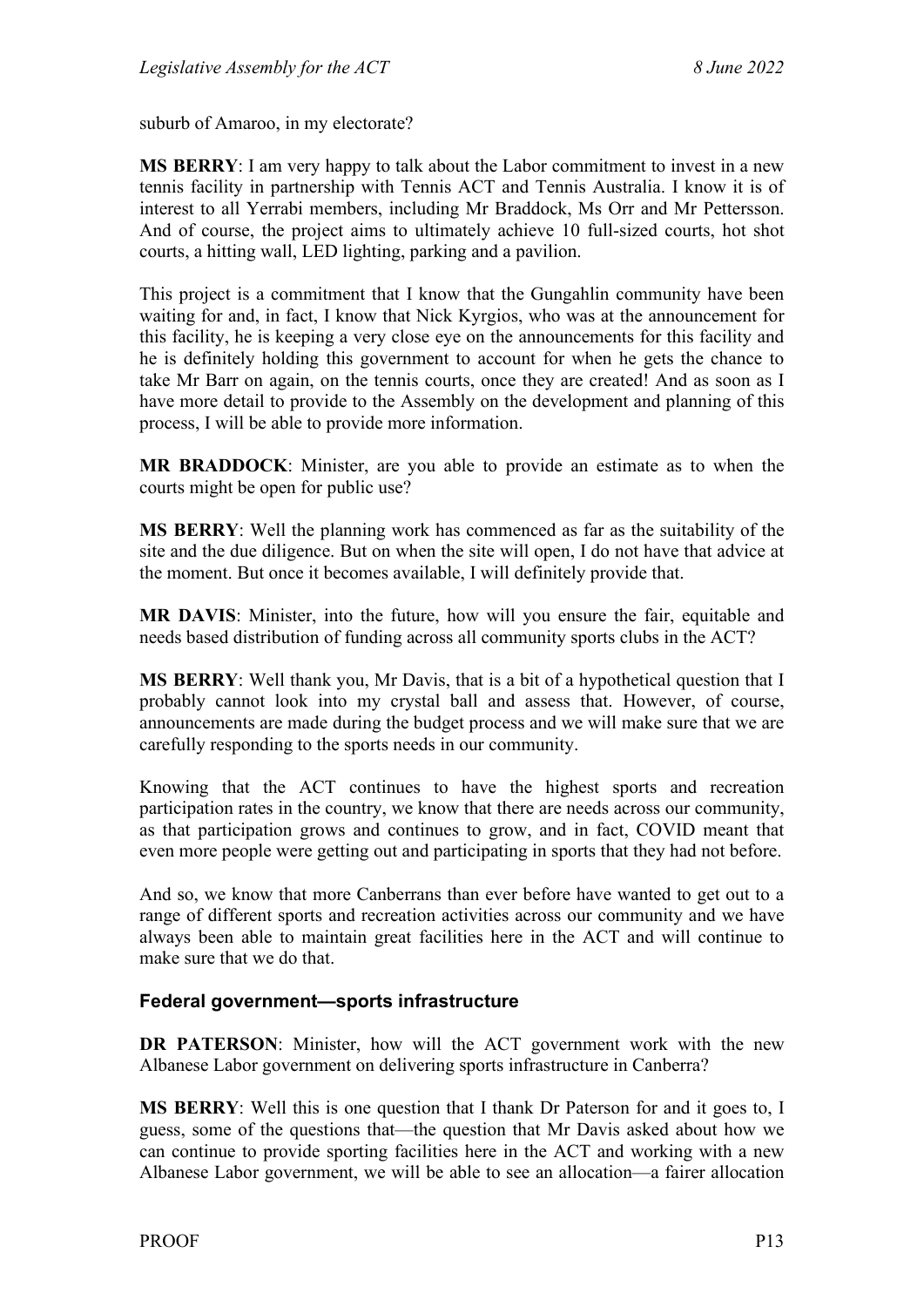of national infrastructure spending to co-invest in this city.

For our local sports clubs and teams, the lack of investment that we have seen in assets sitting either without the proper maintenance, making them unavailable for use by our elite teams. On the eve of the election, we finally saw a recognition of the previous coalition government's responsibilities to maintain its own asset with a commitment to fund repairs and upgrades at the AIS arena.

Federal Labor made a \$15 million commitment to repair, renovate and reopen the arena, something the ACT government has long been advocating for since its sudden closure in 2020. While it has served out community well, being utilised as a vaccine hub through the COVID-19 pandemic, I know Canberrans, including myself—and I know Ms Lawder as well as an avid basketball fan—cannot wait for the works to commence so that we can go back to cheering on teams like the Canberra Capitals at their home venue.

The new Albanese government is also looking to Canberra's sporting future with a \$750,000 commitment to the University of Canberra's long-term plan and vision to develop a sports hub. This is something the ACT government will continue to work with the University of Canberra on, and it was great to be able to be there to the launch of their strategic plan.

It is wonderful to finally have a federal government that can share this vision for Canberrans, even on the local level, federal Labor committed \$800,000 to a tennis court in Canberra upgrades with four new acrylic hard courts at the Weston Creek Tennis Club. With \$100,000 co-contribution from the ACT government—*(Time expired.)*

**DR PATERSON**: Minister, what do these commitments mean for local sport in the ACT?

**MS BERRY**: Well it means that finally, we have a government that is listening and caring about the nation's capital and its citizens. The commitments from the new Labor government will make a significant difference to our sports infrastructure in the ACT, renovating and reopening the AIS is long overdue. When the arena was closed in 2020, it left Australia's most successful sports team, the Canberra Capitals, and many other sports teams, without a large venue to play in. I have raised the future of the AIS with every single sports minister since I have been in this role, and when the decision was made to close it without notice in 2020, I had multiple meetings and correspondence with former Minister Colbeck and the Sports Commission to get a resolution for the arena. Now with the new federal government, this work can get done.

Not only will it provide a place for the Capitals and the Giants to play, but the arena is also a central part of Canberra's events and entertainment scene. These additional investments on the local level will provide a boost to participation and access to spaces in the medium to long term.

The ACT government continues to work with the University of Canberra on their vision, the University of Canberra has been an integral part of the Canberra Capitals